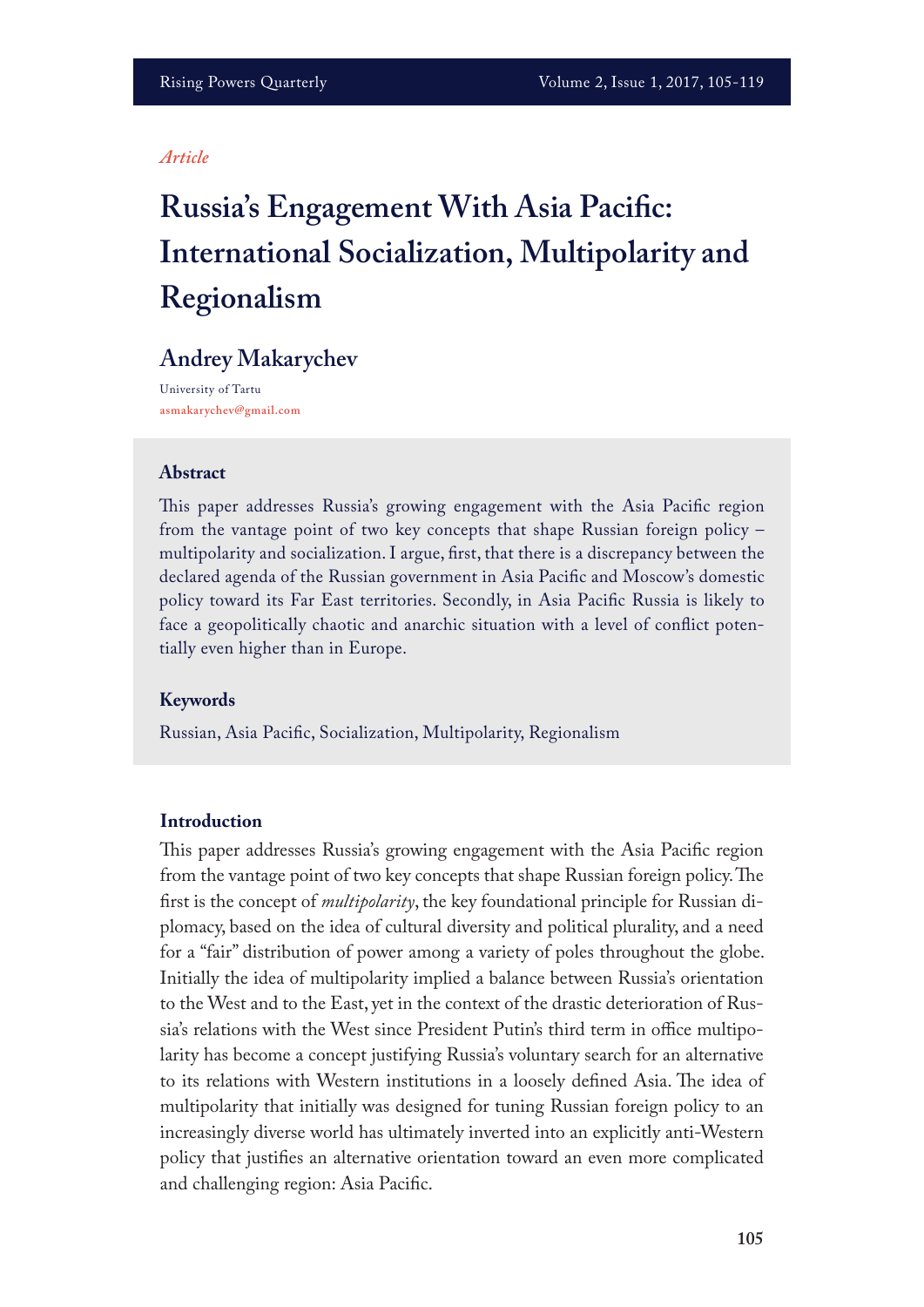*Socialization* is the second concept used in this analysis to describe Russia's engagement with Asia Pacifc. Socialization refers to international institutions and the corresponding binding commitments they take (Epstein, 2012: pp.136-139). The socialization of great or raising powers is seriously hindered by sovereignty and national interests. This has led to the idea of reciprocal socialization that claims that powers socialized into the international order are to simultaneously reshape it (Terhalle, 2011: pp.341-361), which is in line with Russia's overall strategy in a multipolar world.

Asia Pacifc plays a particularly important role in Russia's balancing of the Occident and the Orient. This chapter investigates how feasible are Russia's expectations of fnding Asia Pacifc to be a Russia-friendly model of regional socialization to compensate for its shrinking engagement with the West in general and the EU in particular. This investigation looks at what models of international socialization Russia anticipates fnding - and can aford to pursue - in Asia Pacifc, and what possible risks and pitfalls these models entail.

My argument is two-fold. First, there is a discrepancy between the declared agenda of the Russian government in Asia Pacifc and Moscow's domestic policy toward its Far East territories. Russia's chairmanship in the Asia Pacifc Economic Cooperation (APEC), culminating in the Vladivostok summit of September 2012, was focused on the principles of liberalization of trade and investment; regional economic integration; food safety and human security; transportation and logistics, including facilitation of border-crossing procedures; and innovative technologies, research, and education. Yet the proclaimed priorities of Russia's APEC strategy have so far remained rather abstract and largely detached from Russia's domestic agenda in the Far East, which is basically focused on stimulating investment in Russia's eastern regions and mitigating the efects of Chinese migration. Yet the key problems Russia faces in its easternmost regions are depopulation, low living standards, high commodity prices, poor incentives for private investments, and underdeveloped transport infrastructure (Popov and Chernyshov, 2013), and to date it seems unlikely that Moscow has a strategy to resolve them.

Second, in Asia Pacifc Russia is likely to face a geopolitically chaotic and anarchic situation with a level of confict potentially even higher than in Europe. In its eastern policy Russia is a relative newcomer to a region that is an arena of two competing strategies - American and Chinese, with multiple formal and semi-formal institutions trying to adjust to the two dominating actors and strike a balance between them. The high level of competition and rivalry, coupled with "thin" (weak and dispersed) institutions, turn Asia Pacifc into a pluralist type of international society, to borrow a concept from the English school theory. In this respect Asia Pacifc varies dramatically from the EU-centric European international society that can be characterized as "solidarist", with "thick" (binding and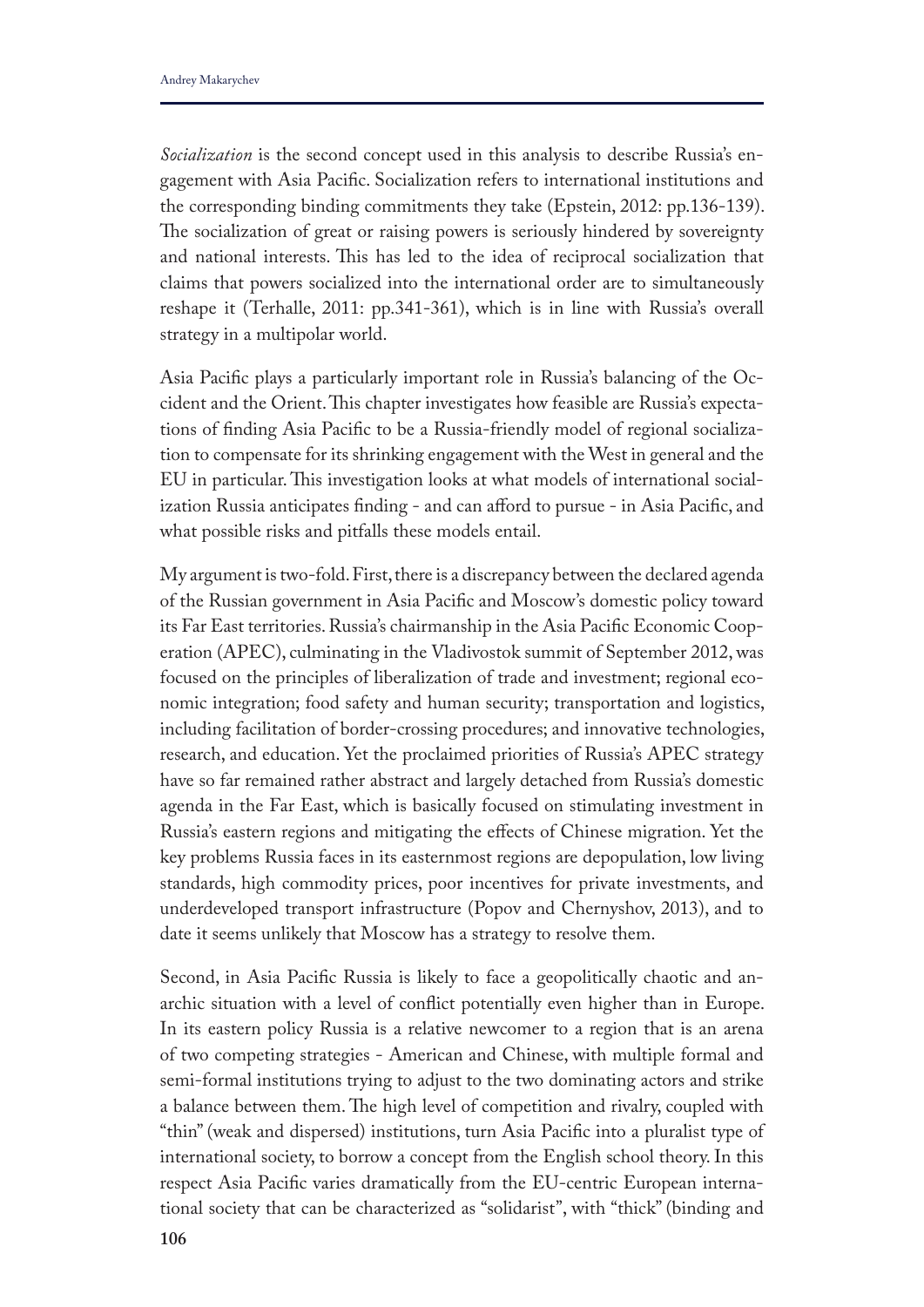powerful) institutions serving for multilateral policies.

This chapter is grounded in the methodology of critical discourse analysis. Russia's 'turn to Asia' exists as a fgure of speech and as a peculiar type of anti-Western political narrative justifying the reorientation of Russia away from the EU and Euro-Atlantic institutions, especially after the annexation of Crimea and the drastic deterioration of Russia's relations with its European and American partners. This discourse is manifest in academic and political discussions, which are the main sources for this research. I have intentionally limited the scope of the empirical material mainly to Russian-language publications as they are the least familiar for international readership and better refect the ongoing Russian foreign policy debates. The likely policy effects of the discourses examined will also be identifed and critically assessed.

# **Russia's Turn from Europe to Asia: Internal and External Facets**

In this section I will discuss the domestic drivers for Russia's shifting attention to Asia Pacifc, as well as explicate this as part of the political logic of Russia's estrangement from Europe.

#### *Domestic Debates*

From an administrative viewpoint the best vindication for Russia's growing interest in Asia Pacifc is the establishment of a new Ministry for the Development of the Russian Far East. This is the first time that the Russian government has instituted a region-specifc ministerial body. Some experts interpreted the opening of its head office in Khabarovsk as raising this city to the symbolic status of Russia's "third capital" - after Moscow and St. Petersburg (Bordachev and Barabanov, 2013). There are even more radical voices in Russia who advocate the relocation of Russia's capital from Moscow to the Far East (Vladivostok) and the bestowing of greater administrative powers to the regions of Siberia and Far East both domestically and internationally - as full-fedged members of the Kremlin-sponsored Eurasian Union whose stand on the issues of integrating with Asia Pacifc would be essential.

These ideas, however speculative they might be, betray a certain skepticism about the federal center's policies towards Russia's Far East - a region that was historically important from a geopolitical viewpoint rather than as a territory requiring investments for ameliorating its citizens' living standards (Larin 2013). Huge though largely mismanaged — investments in upgrading the infrastructure of Vladivostok as the host city of the 2012 APEC summit signaled Russia's interest in the Asia-Pacifc region, which however did not reach far beyond political symbolism. Worse, the APEC summit revealed the scope of mismanagement and profigacy in the Russian government: the bridge to the *Russkiy* island, portrayed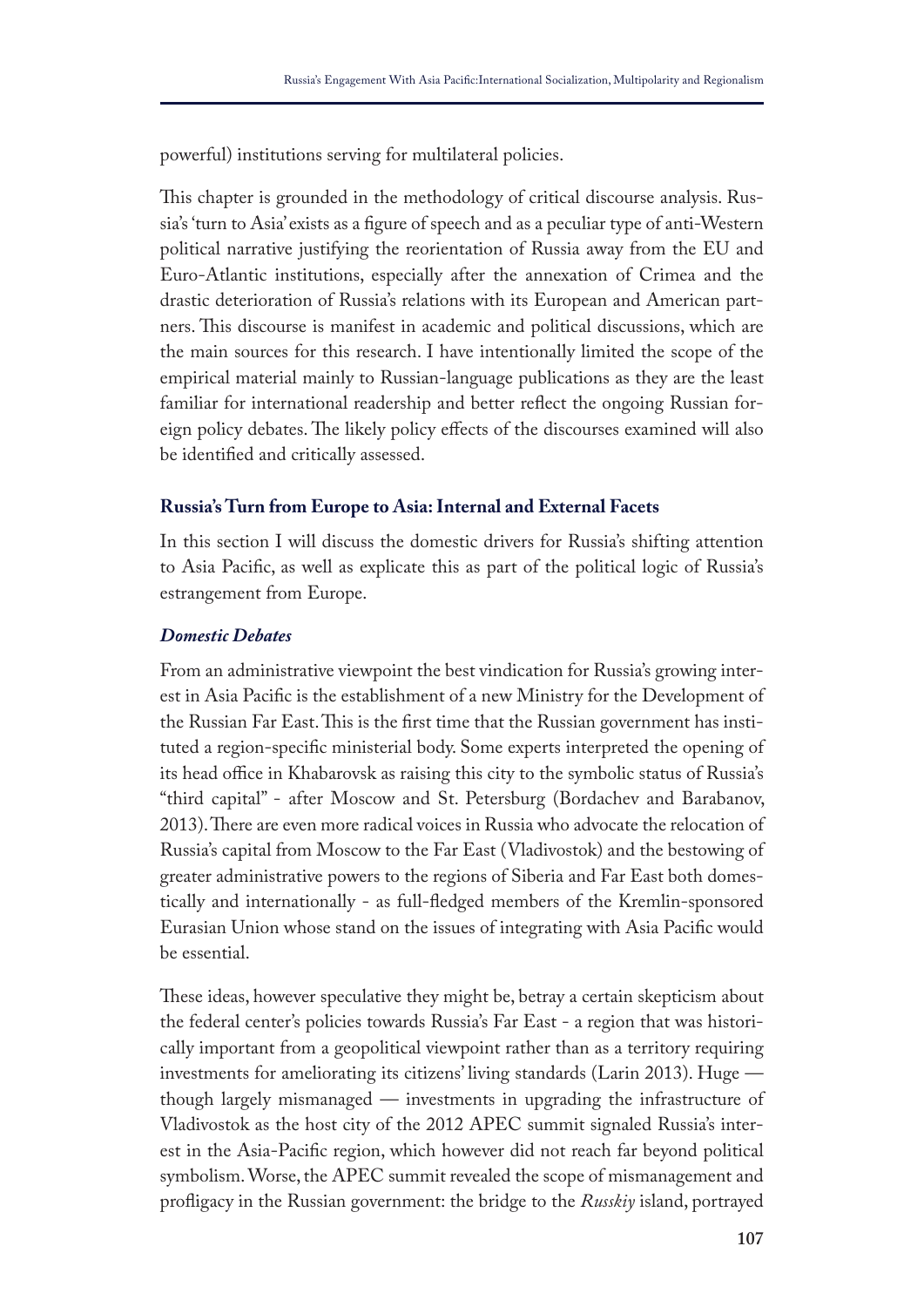in the official media as technologically advanced, became a notorious example of corruption, poor quality standards and low safety of construction work (Priadkina, 2013).

Asia Pacifc is widely believed to be a driver for developing Russia's Far East (Ivanov, 2010). Yet as far as long-term strategy is concerned, reorientation to the East has little efect in fostering economic innovation; most cross-border business projects are in fact energy related (Vlasov 2014). In its dependence on hydrocarbon exports in Asia Pacifc, as well as in Europe, Russia follows the much maligned "petrostate" model.

#### *Away from Europe?*

From an international perspective, Russia's change of focus from Europe to Asia is widely accepted as a political trend, yet its logic is subject to various interpretations. According to Konstantin Kosachev, the former head of the *Rossotrudnichestvo* governmental agency, Russia "faces an array of artifcial constraints in the West that is eager to push it as far as possible to Siberia and Far East, away from the real and well explored sources of well-being" (Kosachev, 2014). In this interpretation, Russia's partnership with Asian countries is a last resort that regretfully defects Moscow from its greater interests in the West.

In a diferent reading, Russia is seen to change its priorities voluntarily and willingly. In fall of 2013 the deputy prime minister Arkady Dvorkovich clearly articulated Russia's dissatisfaction with the Western markets and pathetically declared that "Russia leaves Europe and comes to Asia" (Metelitsa, 2013). Yet the rationale for this U-turn is vague and imprecise. Thus, Fiodor Lukianov, the head of the Council on Foreign and Security Policy, a Moscow-based mainstream think tank, claims that Russia's symbolic eagle turns its head to Europe merely "by inertia" - a statement that ignores a century-long tradition of intentional and deliberate pro-European cultural and economic gravitation towards Europe. Yet Lukianov claims that these traditions of geopolitically anchoring Russia to the Baltic Sea and the Black Sea regions are currently of no import with the Asia Pacifc region allegedly evolving into a new magnet for Russia. In justifying a non-Eurocentric strategy of Moscow he deems that "the main events in the future will evidently take place in Asia Pacifc" - an often reiterated mantra that might be questioned, for example, by the obvious centrality of the crisis in Russian-Ukrainian relations since 2014 for the international order. Other simplistic justifcations for a detour from Europe include statements like "a new Asia is emerging", "Asia is more important than Europe", and "everyone in Asia seems to need Russia" (Lukianov, 2013). Another argument in this series is fully reactive and repetitive - the need for Russia to refocus on Asia Pacifc is explained by the U.S. acknowledgement of the importance of this region for American interests.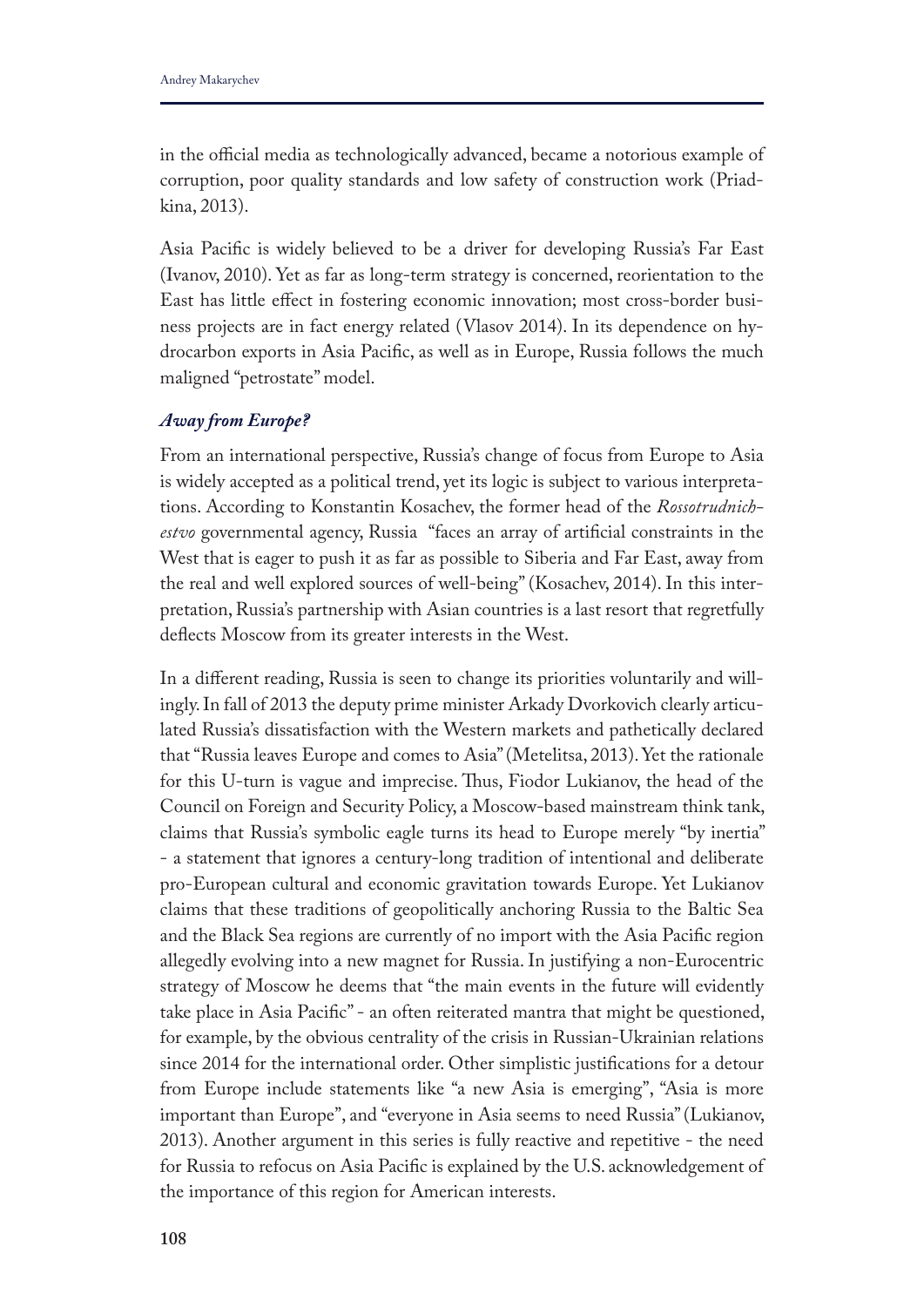Experts from the Valdai Club, one of the pro-Kremlin think tanks, claimed that in a long term perspective the West and the South are going to stagnate, which makes the global East Russia's "natural ally". Their report lambasts "an obsolete Euro-centrism of Russian foreign policy thinking" and ofers a strategy of rapprochement with Asia as "a new globalization of Russia" (K Velikomu Okeanu...  $2012$ ). The accusations against the West contain strong normative claims – the East is portrayed as more tolerant to other traditions and more adaptable to the changing world.

Politically, the strongest argument in the discursive arsenal of Russian pro-Asia-Pacifc advocates is the rising doubts about the universality of European model of regional integration that Moscow views as both intrinsically unstable and externally expansive. A similar criticism is vociferously articulated in the postcolonial academic literature. In fact, Russia joined a chorus of voices who deny the "paradigmatic status of the European example" and refuse to judge all other regional projects against the EU achievements (Acharya, 2012: p.7). In this context Asia-Pacifc may hypothetically ft into a picture of "anti-hegemonist multipolar international system" to "mark a retreat from universalist liberal agendas of both a political and an economic sort" (Buzan, 2011: p.16, p.18).

The post-colonial idea of Asia as an essentially European construct matches the portrayal of Europe as "the historical departure point for the analysis of international regionalism in general" and the subsequent "European epistemic preeminence in the international regionalism" (Postel-Vinay, 2007: pp.557-558). This might extend to theories either substantiating Western neglect of Asian countries, or looking for "a Western hand undermining Asia's economic growth" ( Jones and Smith, 2007: p.170) - a conspiracy theory that many in the Kremlin would certainly be happy to share as well.

This Euroscepticism is sustained in many Asian countries by local lamentations about the insensitivity of Western institutions (International Monetary Fund, the World Bank etc.) to regional needs, which translates to the search for "Asian solutions for Asian problems" ( Jones and Smith, 2007: pp.169-176). It is exactly this approach that Russia wishes to pursue in the Caspian Sea and the Black Sea regions, South Caucasus and Central Asia, trying to prevent extra-regional powers (mostly Western) from playing important regional roles in what Russia considers - with mixed results - its sphere of vital interests. Yet with the growing involvement of the United States in South East Asia the very distinction between "regional" and "extra-regional" powers becomes increasingly meaningless, which in a practical sense implies that in this region Russia will not be able to claim its sphere of infuence and would have to coordinate its policies with its major competitors.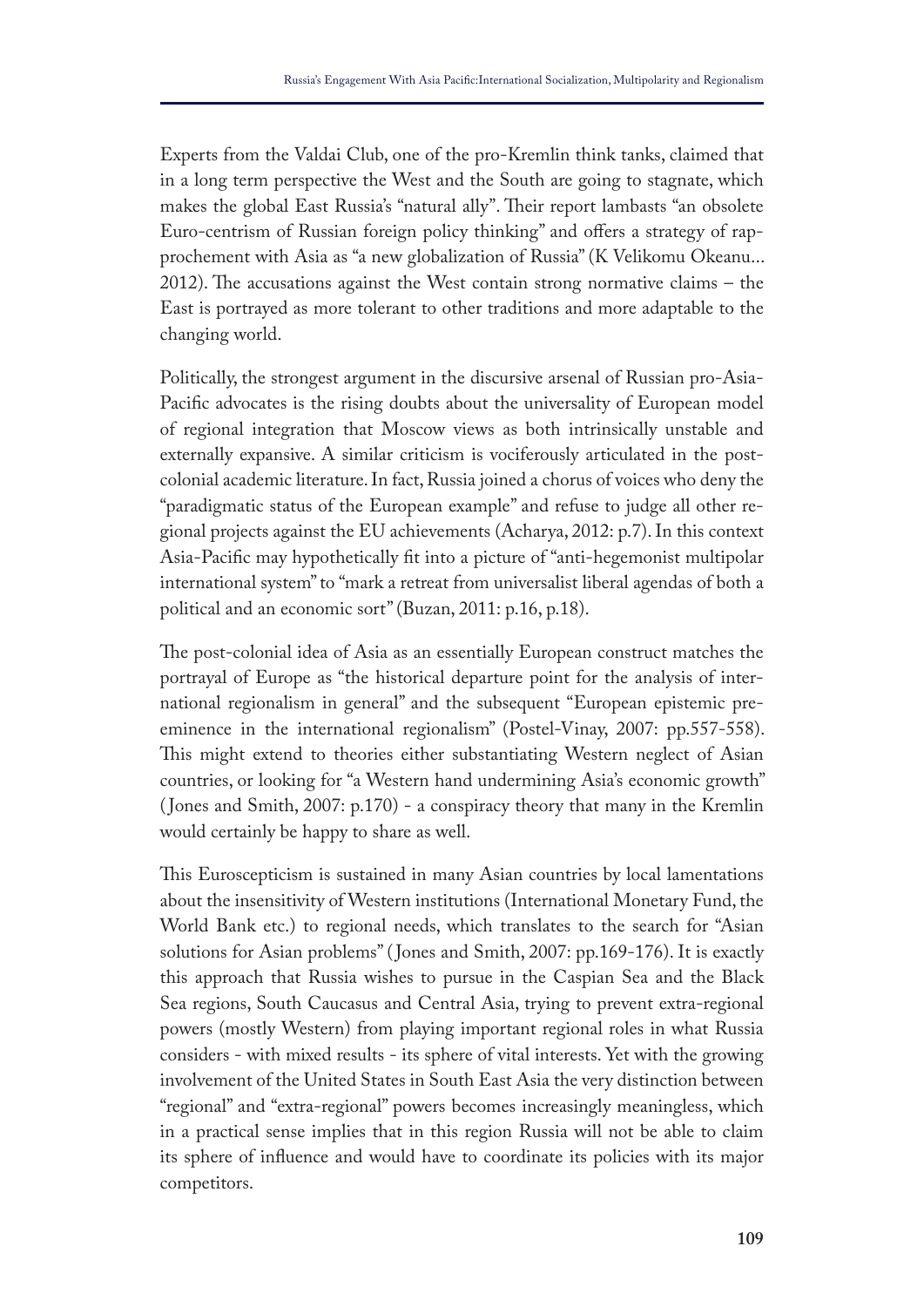# **Asia Pacifc: Structural Characteristics and Russia's Policies**

Tis section will describe the debate on structural features that defne the specificity Asia Pacific regionalism against the backdrop of European experience of regional integration and then discuss the spectrum of Russia's policy options as determined by systemic constraints and opportunities.

#### *Structural Factors of the Asia Pacifc Regionalism*

Many Russian authors do their best to distinguish Asian regionalism from its European counter-part, yet most of these attempts remain inconclusive. Tus, the assumption that "in East Asia integration was derivative of the corporate business interest in economic expansion" (Arapova and Baikov, 2012: p.105) hardly differentiates this region from the EU at all. The same goes for a multi-level character of East Asian integration with parallels in the European model. Ultimately, Russian experts end up measuring the developments in Asia Pacifc by European standards, claiming that "Japan seems to be the only East Asian country to reach European level of state maturity", or that "East Asia is still years away from the customs union model" (Arapova and Baikov, 2012: p.105). They conclude by admitting that the prospects of a currency union in East Asia are limited, fnancial markets are under-integrated, and in general Asian regional projects would be better off studying the EU experiences in more detail (Arapova and Baikov, 2012: pp.106).

Against this backdrop, quite persuasive are voices of those experts who claim that "in both Asia and Europe, despite their diferences, similar mechanisms such as meta-governance and functional specialization have been used in the establishment of new models of regional governance, mainly aimed at managing transnational problems of various kinds, such as fnancial fows and non-traditional security challenges" (Hameiri, 2013: p.331). Many concepts – liberalization, securitization, regionalization – are equally applicable to both Europe and Asia. In fact, Russia has itself confrmed on numerous occasions that liberal investment regime, sustainable development, and human capital development – all presumably Western-grounded policies - are part of Asia-Pacifc regionalism as well. For instance, the Valdai Club report argued for a transfer of most efective Euro-Atlantic political institutions to the Asian ground, like, for instance, a "Helsinki process for Asia" (K Velikomu Okeanu...).

The key problem is that regional players in Asia may wish to "preserve their autonomy from dominance, neglect, violation or abuse by more powerful central actors"(Acharya 2011: 97-98), but it is very rare that they would produce an alternative set of internationally accepted norms of their own. They are norm-rejectors and norm-adaptors rather than norm-generators. Neither of these non-Western integration projects, despite the wishful thinking of its post-colonial support-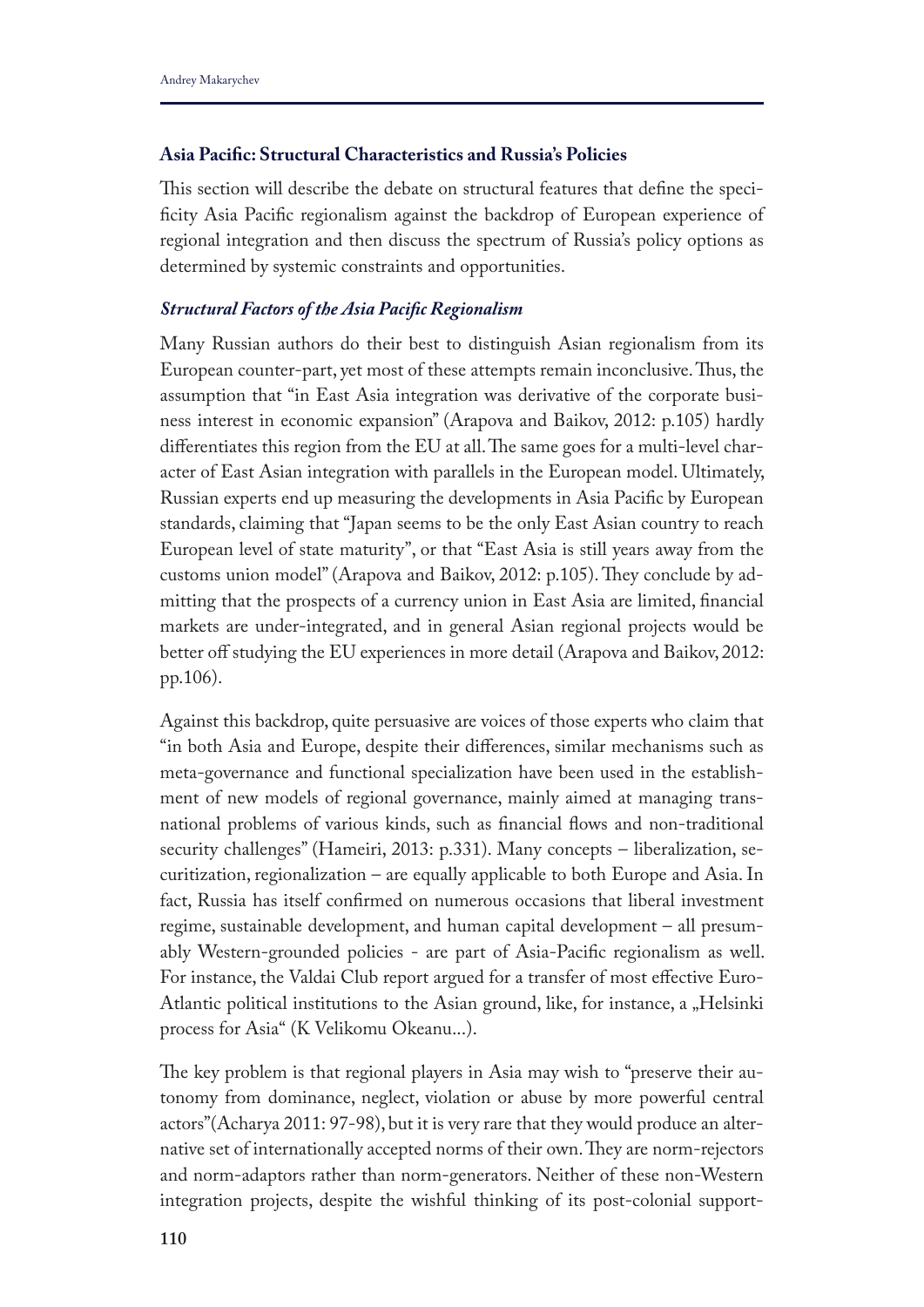ers, was able to create a set of alternative – presumably non-liberal - norms and rules to challenge the Western normative supremacy. "Most of the regional countries see the Shanghai Cooperation Organization as a grouping of authoritarian, state capitalist countries, which are opposed to the dominant group in Asia of democratic, free-enterprise countries, which are the leading technological innovators" (Dibb, 2014). The academic debate on comparative regionalism suggests that non-Western regions are dissimilar to the West in either failing to adapt its normative innovations (like human security, food security, etc.), or having a lower level of interest in democratic practices. Perhaps "the only fundamental norm ASEAN (Association of South East Asian Nations) has reinforced is a realist commitment, not to the region, but to the sovereign inviolability of the nationstate" ( Jones and Smith: p.185). Tis is what Russia certainly values the most, yet the idea of sovereignty, while cherished by many, faces strong challenges from trans-national integration of which the Trans-Pacifc Partnership (TPP) patronized by the U.S. is one of the best examples.

Weak norms imply weak institutions, which means that a lot depends "on the distribution of power and the attitude of the powerful" (Buzan, 2011: p.20). Asia-Pacifc is widely known as a region with "no nuclear arms control agreements, no conventional forces agreements and no agreements to avoid naval incidents at sea" (Dibb, 2014). The Carnegie Corporation overtly characterizes the whole Asian continent as highly volatile and conficted, with growing security troubles (territorial disputes, destabilizing rivalries between neighbors, nationalism, arms race, etc.) with the endemic mistrust menacing economic integration (Feigenbaum, 2014). This dismisses simplistic statements that "the East offers to Russia rather easy gains" and that "the Asia-Pacifc zone does not create any problems for Russia" as grossly misleading (Leclercq, 2013: p.45, p.46). It is therefore likely that Russia's anti-hegemonic policies in Asia Pacifc will see it engaged in power balancing, yet without the institutional and normative constraints, albeit often malfunctioning, that are available in Europe.

#### **Te Repertoire of Russian Policy Models**

In Western academic literature there is a common understanding that Russia's resources of infuence in Asia Pacifc remain limited, and are sometimes substituted by "geopolitical fantasies" (Dibb, 2014). In Russia too experts admit an extremely low level of economic integration with Asian markets and modest military capabilities (Bordachev and Barananov, 2012). Russia's late arrival to Asian institutions is also an issue (Lukianov, 2014). Russia is justifably portrayed as a weak actor in this region who would need to adapt to the competing projects of integration without visible perspectives of promoting its own – still badly articulated – strategy of socialization.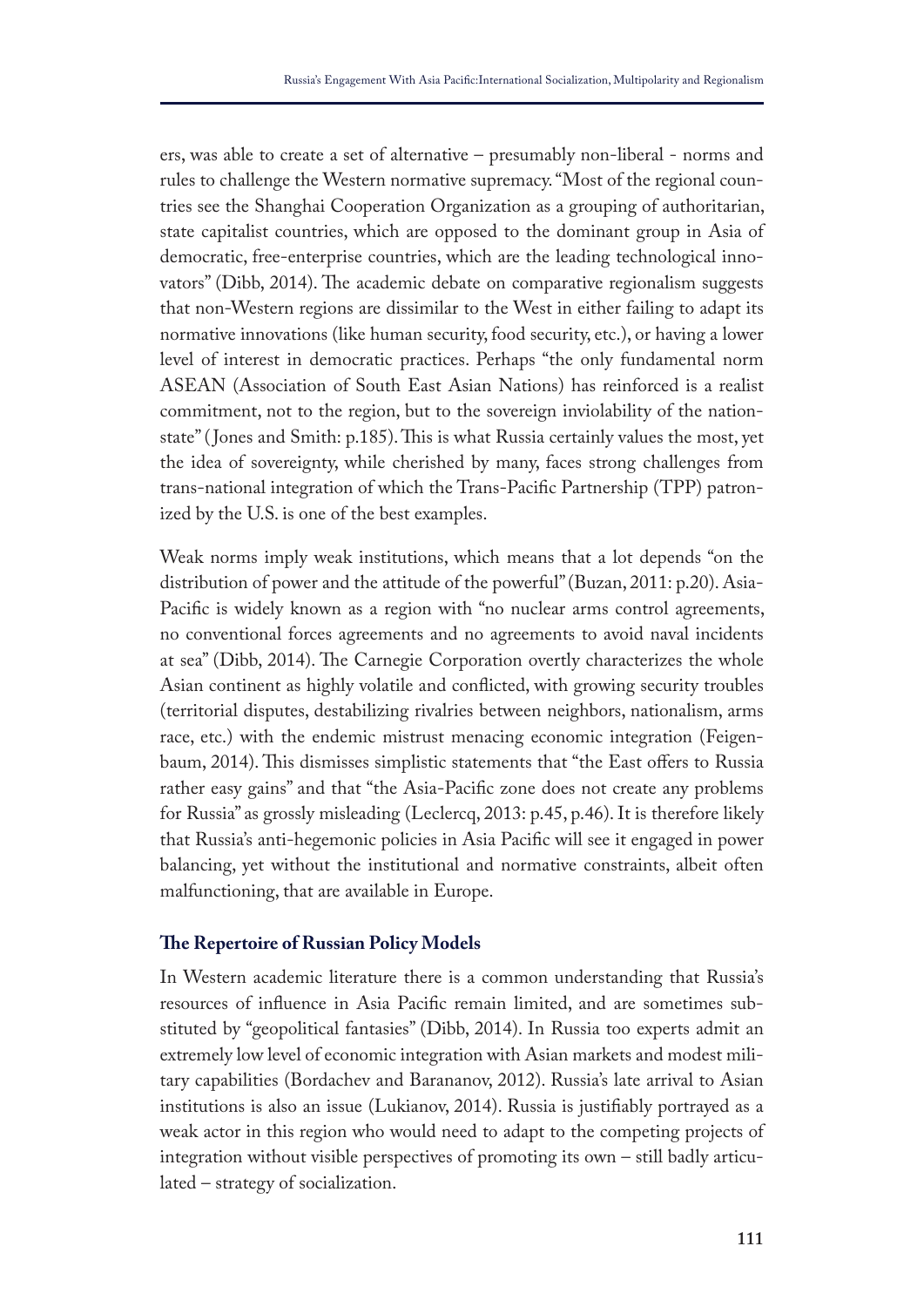Many Russian experts adhere to a securitized version of Russia's engagement with Asia Pacifc, a region perceived as a source of new risks and threats requiring reaction from the Kremlin. Basic trends in Asia Pacifc are the growing competition for leadership; the multiplicity of territorial conficts with possible militarization; and the primordial role of the U.S. as a potentially "stabilizing force" with whom Russia ought to fnd a common language (Klimenko, 2013: p.35). In a less optimistic forecast, in Asia Pacifc Russia is doomed to a confrontation with the U.S. (Fedorovsky, 2012: p.70) who seeks to pursue its own - much deeper and more radical, in comparison to APEC - project of regional integration. The TPP can be used to contain the Chinese economic expansion through regulating the issues of copyright legislation, environmental protection, social security and competition, and Russia would certainly need to adapt to the U.S. policies.

Against this background, there are several models of Russian foreign policy socialization in Asia Pacific that I will critically address. Three of these models are of realist pedigree: great power management, balance of power, and spheres of infuence; while two others - normative convergence and normative plurality – are more identity-based and thus require a social constructivist reading.

The *great-power-management* model (otherwise historically known as a "concert of great powers") is perhaps the optimal for Russia in Asia Pacifc. Hypothetically it might be based on a trilateral arrangement of power sharing with the United States and China (Petrovskiy, 2013: p.75). In the meantime, this trilateral forum could evolve in a more inclusive system of relations to replicate the experience of the Organization for Security and Cooperation in Europe, with consultations on three baskets - security, economics, and humanitarian issues  $-$  at its core. The idea of a Helsinki process for Asia Pacifc with new formats of security dialogue is part of the Russian debate as well (Petrovskiy, 2013: p.78).

Evidently, Russia has a price to pay for materializing this model through adapting to the key players and thus securing "its seat at the table" (Barabanov and Mankoff, 2013: p.8). A Valdai Club report, in particular, calls for a certain selfconstraint: for example, Central Asia is dubbed more as an economically unsustainable region and a burden that Russia has to share with China, than an object of Russian expansion. Another potential move that Russia needs to undertake is the amelioration of its relations with Japan who is America's closest ally in the region. As a report of the Working Group on the Future of U.S.-Russia Relations assumes, Russia would also have to more explicitly recognize the pivotal signifcance of the East Asia Summit as an organization that refects the U.S. strategic vision of trans-Pacifc relations as based on long-term cooperative commitments of major actors involved (Barabanov and Mankof, 2013: p.37).

It is hard to say how successful Russia can be in its attempts to foster a great-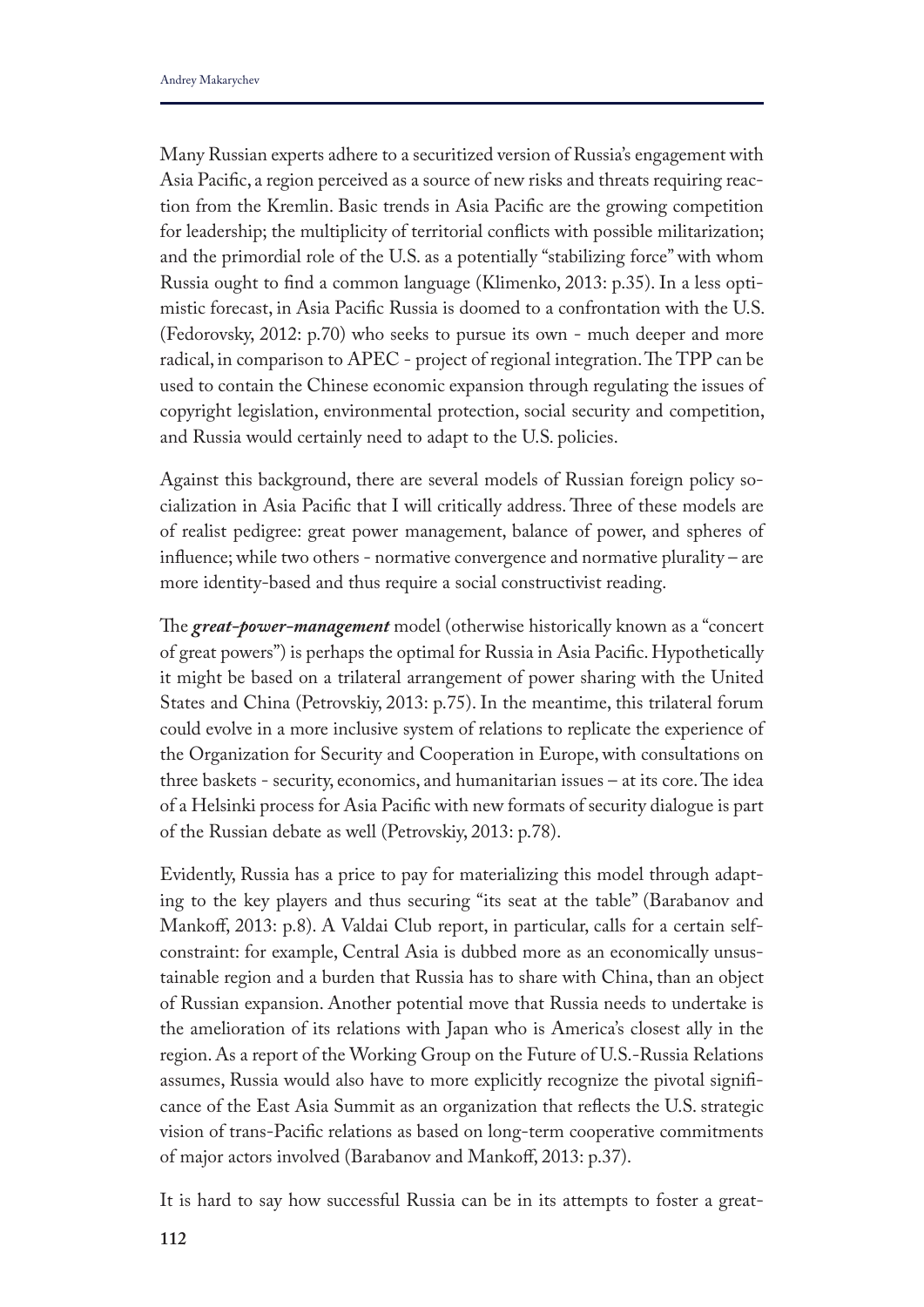power-management type of relations in Asia Pacifc. So far Russia's intentions to position itself as an important element in power relations in Asia Pacifc are reminiscent of its previous attempts to forge an alliance with the leading Euro-Atlantic nations and thus be recognized as an indispensable global actor. Tis strategy largely failed, as exemplifed by the suspension of Russia's membership in the G8 due to the annexation of Crimea – a very consequential move that might undermine the Russian position in Asia Pacifc as well.

*Power balancing* is a second model that Moscow might wish to adhere to in a situation of geopolitical and geoeconomic competition between China and the U.S. over the influence in the region. The idea boils down to the possibility for Russia to play a balancing role vis-à-vis both Beijing and Washington without establishing a bloc-based relationship with either of them.

This model implies the reconceptualization of China as a competitor rather than an ally for Moscow. Some experts warn that the Shanghai Cooperation Organization is increasingly under the infuence of China (Salin, 2012) who seeks to pursue its own military and economic policies towards the countries Central Asia. In their view, China is pursuing a strategy of joint political declaration with Moscow to get discounts in Russian energy supplies, and is keen on diversifying its external sources of hydrocarbons, with Russia seen as a potential source. However, decade-and-a half-long negotiations between Moscow and Beijing on the price of Russian gas are still underway, making prospects of fruitful energy cooperation between the two countries dubious. Military resources and demographic potential make China a source of strong security pressure for Russia who seeks to avoid over-emphasis on China and thus is eager to diversify its economic relations to include countries seeking to counter-balance Beijing's predominance in the region, including Vietnam, South Korea, and Japan. As a Russian expert claims, "beginning in 2001, Russia's policy in the Asia-Pacifc region became, in fact, an attempt to build a system of dialogue with the Pacifc countries that would not depend on its relations with China" (Fenenko, 2013). The Customs / Eurasian Union project, as well as Russia's free trade negotiations with Vietnam and New Zealand , could be seen through this prism.

In this scenario Moscow resists Washington's intentions "to build the future Asian security system on the basis of American political alliances" (Sino-American rivalry... 2012: p.61). This is exactly why Russia would need to rely upon China and ultimately turn into a "soft balancer", or a "swing state" who can afford observing "military containment and rivalry between China and the United States without taking part in it directly" (Sino-American rivalry... 2012: p.52). This logic is based on pragmatic considerations: "a certain degree of confrontation between the U.S. and China could make it easier for Russia to resolve certain problems" (Sino-American rivalry… 2012: p.57), yet it is far from clear how exactly Russia might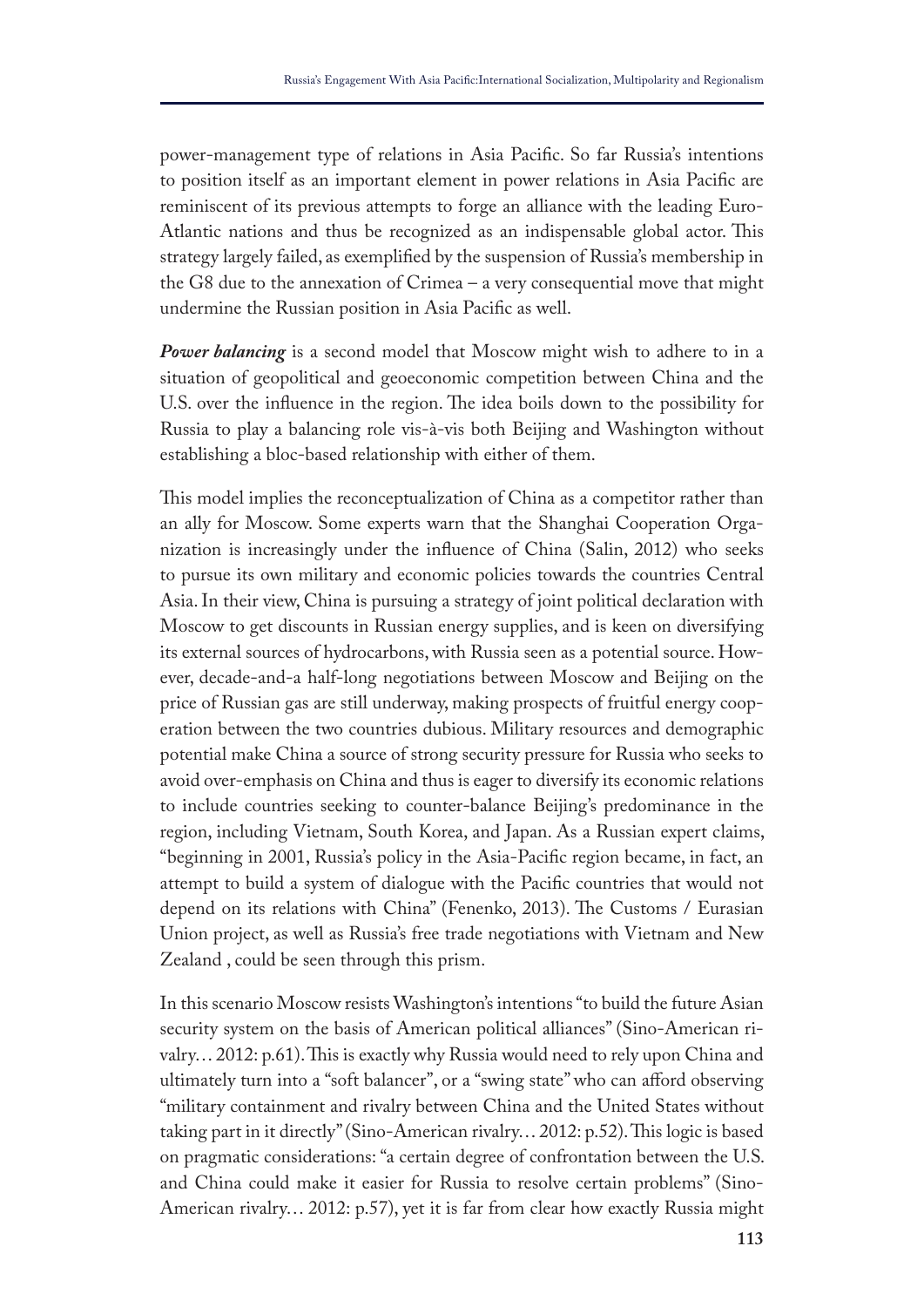take advantage of the U.S.-Chinese rivalry in Asia Pacifc, and whether it can stay more or less neutral should hostilities erupt.

*Spheres of infuence* is a third *Realpolitik* model that might have certain traction for Moscow – at least, this is exactly what Russia looks for in its relations with the EU. Yet beyond wider Europe the division of spheres of interests is of a limited signifcance and can be applicable basically to Russia's policy of blocking Chinese infuence in Central Asia – a group of countries whom Russia strategically see as potential members of its Eurasian Union project. It is hard to see how Russia can succeed in negotiating the spheres of infuence arrangements with China any more than it did with the EU. Arguably, it is more likely that Russia will be doomed to pursue unilateral policies in Asia Pacifc without strong backing from partners or allies.

*Normative convergence* is a model grounded mainly in the prospect of Russia's gradual acceptance of the principles of economic liberalization in Asia Pacifc promoted by the U.S. A normatively convergent Russia, instead of playing a balancing game, would seek to adapt its policies to the rules, procedures and regulations advocated by the dominating powers. In particular, as some experts presume, Russia can gradually develop a more well-disposed attitude towards the TPP. This would be of particular importance should the Eurasian Union project need to be adjusted to Russia's Asia Pacifc policy – a perspective that some Russian experts seriously anticipate occurring in the future.

Finally, *normative plurality* as a conceptual model presupposes Russia's role as an autonomous pole whose norms – largely in the economic sphere – do not necessarily converge with those of other actors. Moreover, Russia might consider playing a role of politically representing those governments who "are tired of the ideas of liberalism" (Sino-American rivalry... 2012: p.60). This stance is likely to put Russia in confrontation with the United States and the U.S.-promoted project of TPP that a Russian expert views as a "prototype for an anti-Chinese political union" (Sino-American rivalry... 2012: p.60). Yet TPP is a factor affecting Russia as well: to a large extent, Moscow's failure to use its rotating presidency in APEC in 2012 for promoting major projects in the region is due to the loss of interest in this organization from the U.S., a key actor in Asia Pacifc.

There are many other factors that are likely to foster Russia's unilateral policies, including the disinterest of major Asian countries in Russia's deeper engagement with regional institutions, and impediments for Russia's economic competitiveness in the Asian market due to the relatively high costs of Russian labor force. As Valdai Club's experts avow, "the huge Asia-Pacifc economy operating without Russia is an inescapable truth…U.S. businesses in general have no interest in the Russian Far East… Japan, another candidate for the position of a priority partner,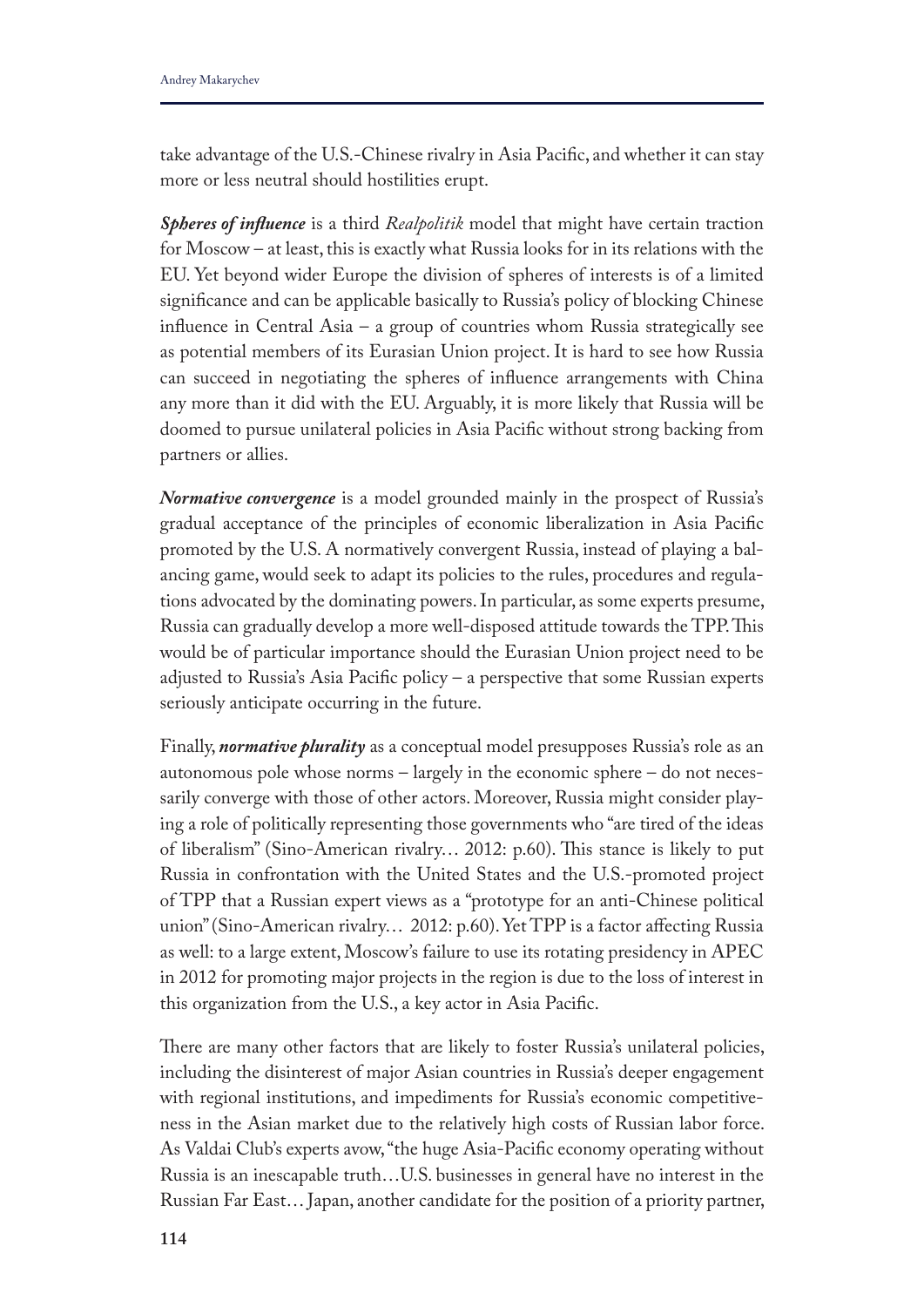will never make the Russian Far East a target of large-scale investment under conditions of the tight ties of politics and business in that country and unresolved territorial problems" (K Velikomu Okeanu...). This scenario implies that Russia will not be able to normatively and institutionally socialize in the Asia Pacifc regional structures and will instead have to act unilaterally – echoing Russia's policies towards the EU and "near abroad" countries.

# **Conclusions**

Debates among Russian experts and politicians betray a deep ambiguity about this country's engagement with Asia Pacifc. On the one hand, foreign policy experts are duly aware of the existing pitfalls and even perils for Russia in this region. Russian professional discourse – especially that originating from research centers located in Russia's Far East – contains strong arguments conducive to securitizing Russia's relations with China that is often perceived as Russia's rival rather than a strategic ally. The scale of economic investment that new energy supply routes to China would require, as well as the scope of unresolved fnancial and trade issues with China, are well known to economic researchers (Inozemtsev, 2014) who are skeptical about the added value of Russia's reorientation from European to Asian markets.

On the other hand, the Kremlin is determined to go ahead with the declared rerouting of its economic policies and political priorities from West to East. Moscow assumes that there is a demand for Russia's deeper involvement in the regional milieu. In the mainstream discourse one may fnd ideas of Russia's mission of "helping to bring together the disunited Asian states… and to create a democratic multipolar community of Asian-Pacifc states" (Ivashentsov, 2013). By the same token, other optimistic voices claim that economic cooperation with countries like Japan can compensate for Russia the losses from possible Western economic sanctions (Senina, 2014).

These and similar other arguments betray the deeply political nature of the Russian policy of reorientation from Europe to Asia Pacifc. Tis policy is more a reaction to the troubles Russia faces in its relations with the West than an authentic strategy in its own right. Sergey Naryshkin, the former chairman of the State Duma, has confrmed that Russia's enhanced engagement with its eastern neighbors stems directly from the changing tenor of its relations with the West in his claim that Western sanctions against Moscow in the aftermath of the annexation of Crimea would catalyze Russia's rapprochement with Asia Pacifc (ITAR-TASS, April 17, 2014). Te widely disseminated explanation of Putin's foreign policy as strategically intended to proffer a conservative interpretation of European identity rather than to seek an alternative to it elsewhere (Mezhuev 2014) also casts doubts on the authenticity of the "Asian drive". The idea of multi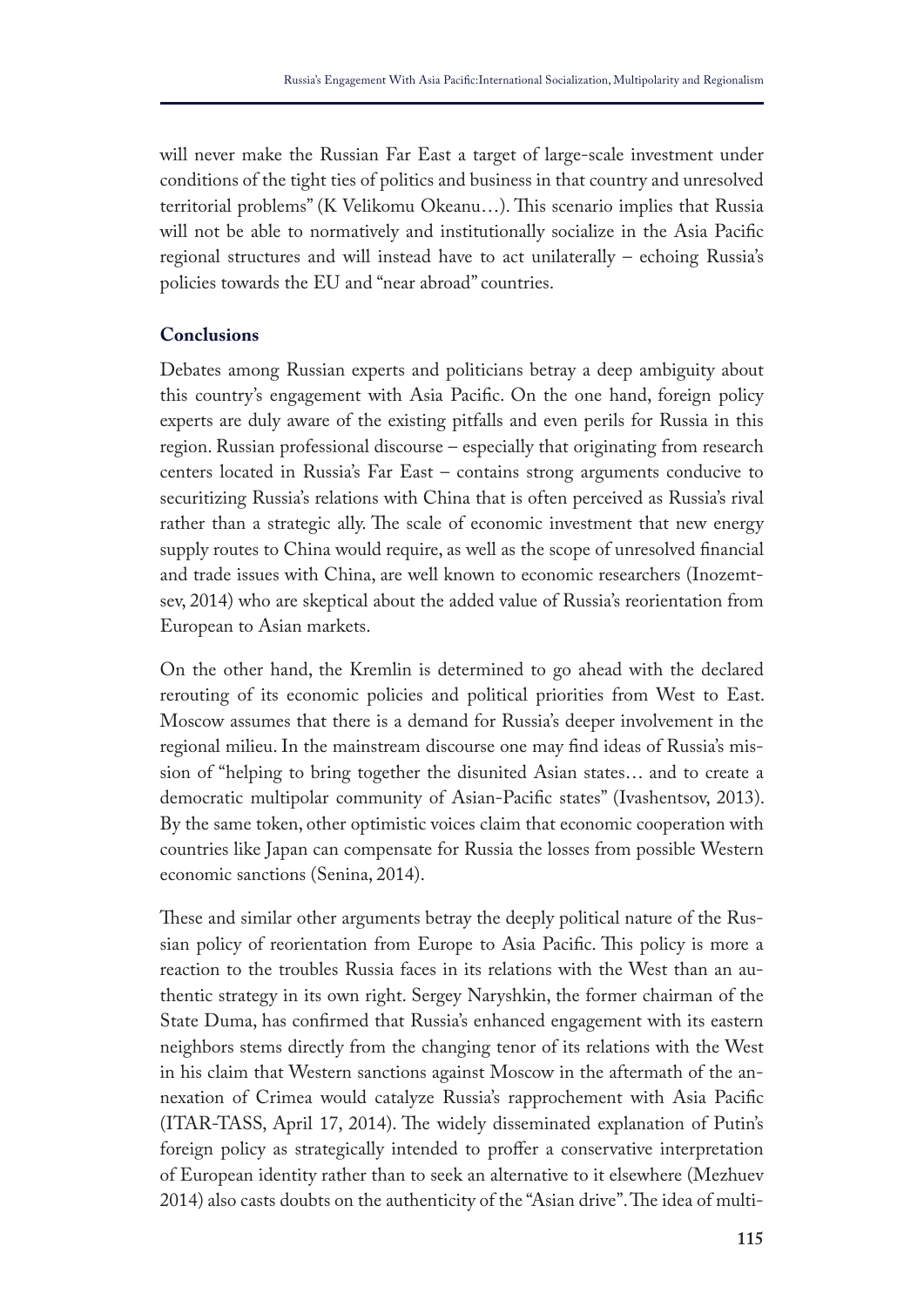polarity, as seen from Moscow, thus ultimately boils down to winning acceptance and recognition from the West rather than assuming the risks of starting a big game in Asia.

# **Bio**

Andrey Makarychev is guest Professor at the Johan Skytte Institute of Political Science. His area of expertise and teaching includes Russian and European studies and EU - Russia relations. He had intensely published on a variety of topics related to Russian foreign policy, including co-edited volumes "Russia's Changing Economic and Political Profles" (Routledge, 2014) and "Mega-Events in post-Soviet Eurasia: Shifting Borderlines of Inclusion and Exclusion" (Palgrave Macmillan, 2016); a monograph "Russia and the EU in a Multipolar World" (Ibidem, 2014), a co-authored monograph "Celebration Borderlands in a Wider Europe: Nations and Identities in Ukraine, Georgia and Estonia" (Nomos, 2016). His research articles on EU, Russia and the common neighborhood countries were published in major peer-reviewed international journals such as 'Problems of Post-Communism', 'Journal of International Relations and Development', 'Europe-Asia Studies', 'Journal of Eurasian Studies', 'Demokratizatsiya', 'European Urban and Regional Studies', etc.

Andrey Makarychev's record of previous employers includes – along with a number of Russian Universities – Danish Institute for International Studies (Copenhagen), Center for Security Studies, ETH (Zurich), and Institute for East European Studies (Free University, Berlin). He is a group coordinator in two international research projects: "Borders, Peoples and Institutions in the Baltic Sea Region" (the University of Tartu and Free University of Berlin, supported by the Alexander von Humboldt Foundation) and "Religion as Soft Power in the South Caucasus" (supported by Swiss National Science Foundation and administered by the University of Fribourg, Switzerland).

# **References**

- Acharya, Amitav. (2011) Norm Subsidiarity and Regional Orders: Sovereignty, Regionalism, and Rule-Making in the Third World, International Studies Quarterly, 55, 97-98.
- Acharya, Amitav. (March, 2012) Comparative Regionalism: A Field Whose Time has Come, The International Spectator, (47) 1, 7
- Anisimov, A.L. Problemy natsional'noi bezopasnosti Dal'nego Vostoka Rossii: Center for Studies of International Relations in the Asia Pacifc web portal. [Online] Available from http://ru.apircenter.org/archives/2314 [20 April, 2013 ]

Arapova, Ekaterina & Baikov, Andrey. (September-December 2012) Regional'nye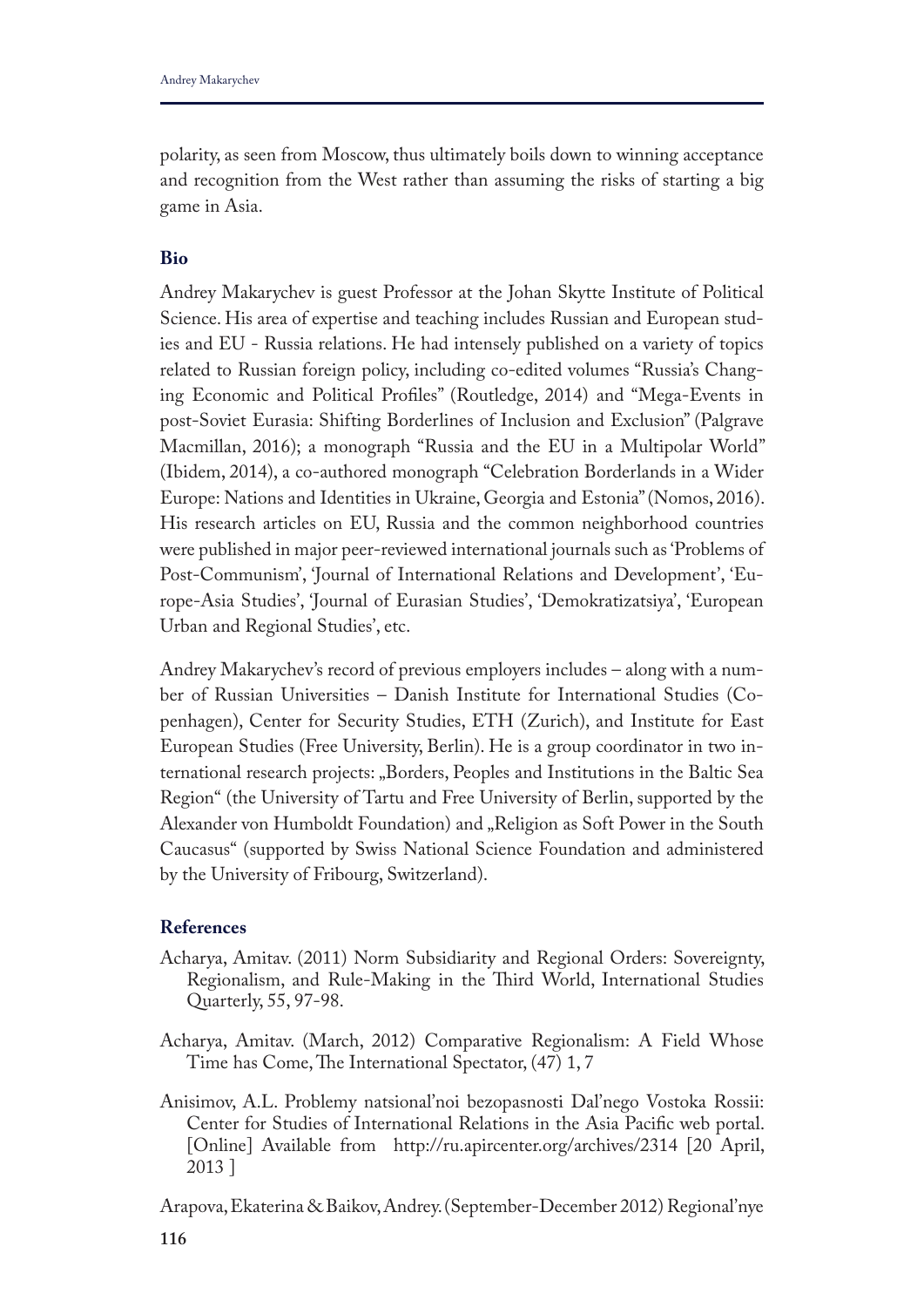initsiativy fnansovogo sotrudnichestva v ATR, International Trends, 3(30- 31) (10), p.105

- Barabanov, Oleg & Mankof, Jefrey. ( July, 2013) Perspektivy rossiisko-amerikanskogo sotrudnichestva v Aziatsko-Tikhookeanskom regione. Report of the Working Group on the Future of U.S. - Russia Relations, issue 3, [Online] Available from http://svop.ru/wp-content/uploads/2013/10/TEXT.pdf [9 June, 2015]
- Bordachev, Timofei & Barabanov, Oleg. (2012) Trezviy vzgliad vmesto utopiy, Russia in Global Afairs. [Online] Available from http://www.globalafairs. ru/number/Trezvyi-vzglyad-vmesto-utopii-15790 [9 June, 2015]
- Bordachev, Timofei & Barabanov, Oleg. (2013) Siberia and the Far East as a Path to Russia's Globalization, Valdai Club web portal. [Online] Available from http://valdaiclub.com/economy/53980.html [9 June, 2015]
- Buzan, Barry. (2011) A World Order Without Superpowers: Decentred Globalism", International Relations, 25 (1), pp. 16, 18.
- Dibb, Paul. (2014) Russia in the Asia-Pacifc region, and Geopolitical Challenges of the Development of Siberia and the Far East. Valdai Club web portal, [Online] Available from, available at http://valdaiclub.com/asia/65960.html [9 June, 2015]
- Epstein, Charlotte. (2012) Stop Telling Us How to Behave: Socialization or Infantilization? International Studies Perspectives, 13, pp. 136-139.
- Fedorovsky, Alexandr.( June,2012) Rossiya na poliakh ATES, Mezhdunarodnaya Zhizn, [Online] Available from; http://interafairs.ru/i/2012\_rus.pdf, pp. 77- 90 [9 June, 2015]
- Feigenbaum, Evan. (December, 2013) Ten Trends that will shape Asia in 2014. Carnegie Endowment for International Peace web portal, available from http://carnegieendowment.org/2013/12/30/ten-trends-that-will-shape-asiain-2014/gxc6 [9 June, 2015]
- Fenenko, Alexei. (October 17, 2013) Difficulties of Political Diversification in the Asia-Pacifc Region. Valdai Club, [Online] Available from http://valdaiclub. com/asia/63843.html [9 June, 2015]
- Hameiri, Shahar. (2013) Theorising regions through changes in statehood: rethinking the theory and method of comparative regionalism, Review of International Studies, 39, p.331.
- Inozemtsev, Vladislav. (April 16, 2014) Nado chestno skazat': budete zhit' vprogolod', pokupat' kitaiskie tovary i perestanete ezdit' v Evropu, "Znak" internet newspaper. [Online] Available from http://www.znak.com/moscow/articles/16-04-19-20/102255.html [9 June 9, 2015]
- Ivanov, Andrey. (August 7, 2010,) Tikhookeanskie kombinatsii, Russia in Global Afairs, [Online] available at http://www.globalafairs.ru/number/Tik-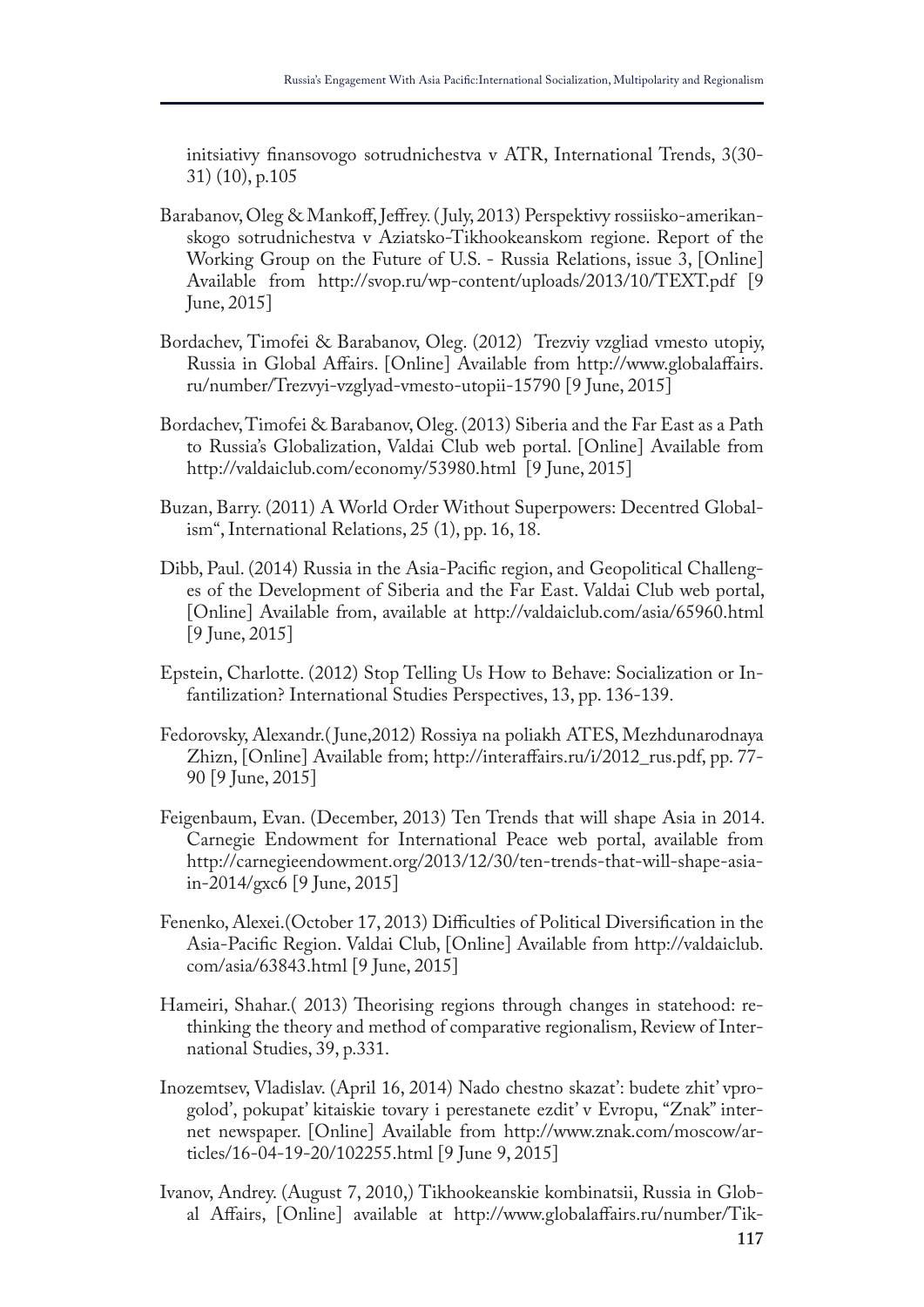hookeanskie-kombinatcii-14962 [9 June, 2015]

- Jones, David Martin & Smith, Michael. (2007) Constructing communities: the curious case of East Asian regionalism, Review of International Studies, 33, pp. 169-176
- Klimenko, Anatoly. (2013) Natsional'nye interesy Rossii v ATR, ikh sootnoshenie s interesami drugikh aktorov v regione. In: Kitai v mirovoi politike: Istoria i sovremennost'. Yearbook of the Institute of Far East Studies, Russian Academy of Sciences. Issue XVIII. Moscow, IDV RAN Publisher, pp. 28-55.
- Kosachev, Konstantin. (2014) Protiv Rossii deistvuyut osoznanno i tselenapravlenno, no na eto nel'zia obizhatsa, Kommersant 13 (1068) [Online] Available from http://kommersant.ru/pda/news.html?id=1911330 [9 June, 2015]
- K Velikomu Okeanu, ili novaya globalizatsiya Rossii. (2012) Analytical Report of the International Discussion Club, Valdai. Moscow: RIA "Novosti" and the Council on Foreign and Defense Policy. [Online] Available from http:// valdaiclub.com/publication/45700.html [9 June, 2015]
- Larin, Viktor. (May 30, 2013) Vneshnyaya ugroza kak dvizhuschaya sila osvoenia i razvitia Tikhookeanskoi Rossii. Moscow Carnegie Center, Working Papers [Online] Available from http://carnegie.ru/2013 [9 June, 2015]
- Leclercq, Arnauld. (2013) Resilience of Russia, Security Index, 2 (103), (19), pp. 45, 46
- Lukianov, Fiodor. (November 11, 2013) My i novaya Azia, Ogoniok, [Online] Available from http://www.kommersant.ru/doc/2335761 [9 June, 2015]
- Metelitsa, Yekaterina. ( June 27, 2013) Dvorkovich: Rossiya ukhodit iz Evropy v Aziyu, Slon. [Online] Available from http://slon.ru/fast/economics/dvorkovich-rossiya-ukhodit-iz-evropy-v-aziyu--958938.xhtml [9 June, 2015]
- Mezhuev, Boris. (April 17, 2014) Russkiy mir prikhodit v Evropu, Izvestia. [Online] Available from http://izvestia.ru/news/569452#ixzz2zKeBLqEp. [9 June, 2015]
- Petrovskiy, Vladimir. (2013) O perspektivakh trekhstoronnego dialoga "Kitai S.Sh.A. – Rossiya", in Kitai v mirovoi politike: Istoria i sovremennost'. Yearbook of the Institute of Far East Studies, Russian Academy of Sciences. Issue XVIII. Moscow: IDV RAN Publisher, pp72-83.
- Popov, Alexandr & Chernyshov, Sergey. ( July 29, 2013) Miortviy Vostok, Expert, 30-31 [Online] Available from http://expert.ru/expert/2013/31/mertvyijvostok/ [9 June, 2015]
- Postel-Vinay, Karoline. (2007) The Historicity of the International Region: Revisiting the Europe and the Rest' Divide, Geopolitics. 12, pp. 557-558

Priadkina, Elena. (March 2013) Most na ostrov Russkiy nado razbirat' i stroit' za-